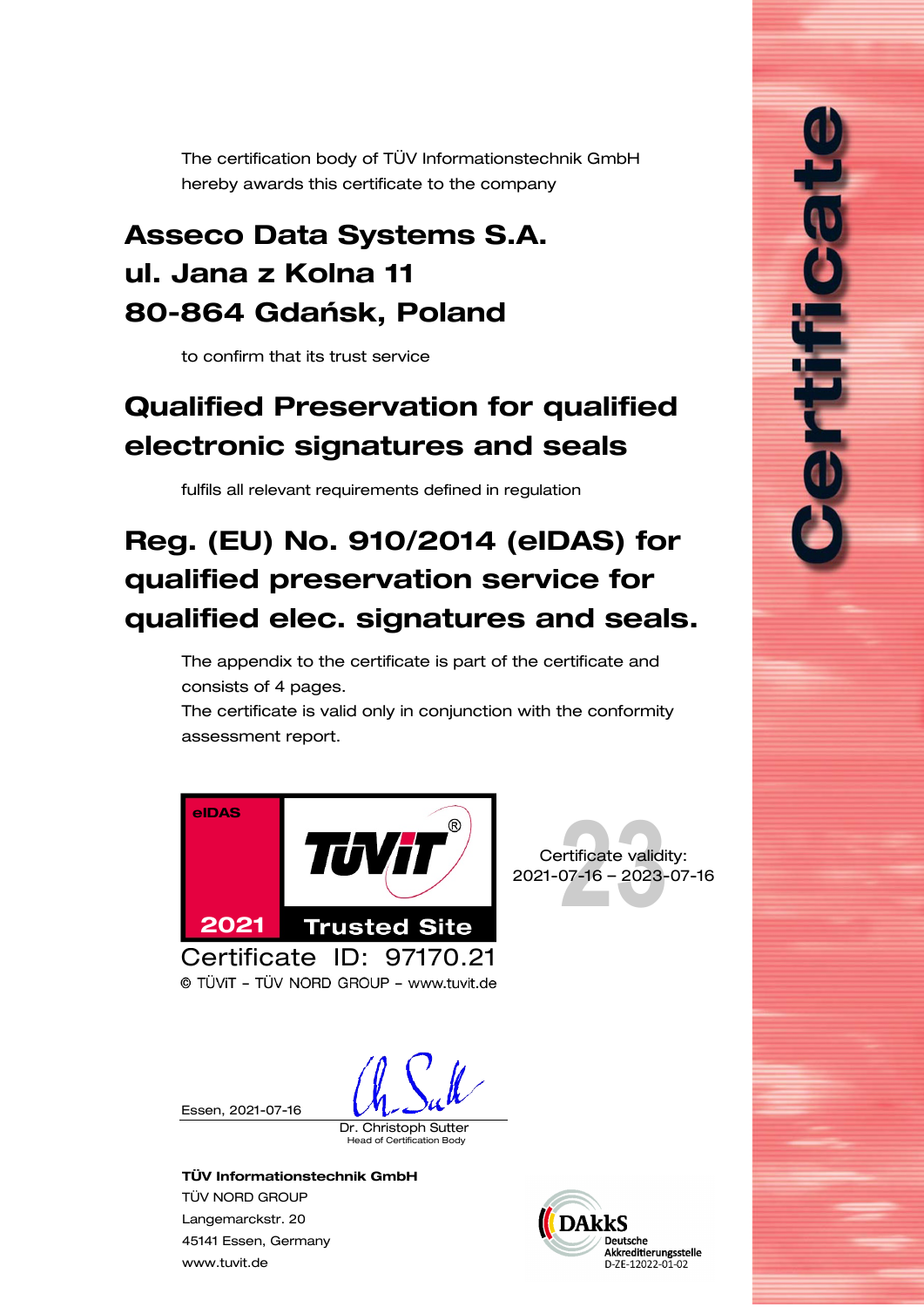<span id="page-1-0"></span>Appendix to the certificate with certificate ID: [97170.21](#page-0-0) page 1 of 4



## Certification Scheme

The certification body of TÜV Informationstechnik GmbH is accredited by "DAkkS Deutsche Akkreditierungsstelle GmbH" according to EN ISO/IEC 17065 for the scopes IT security and security technology product certification and according to eIDAS. The certification body performs its certification on the basis of the following accredited certification scheme:

• "Certification Scheme eIDAS (accredited scope) of the certification body of TÜV Informationstechnik GmbH", version 1.1 as of 2020-03-01, TÜV Informationstechnik GmbH

## Conformity Assessment Report

• "Conformity Assessment Report TUVIT[.97170.](#page-0-0)TSP.07.2021, [Qualified Preservation for qualified electronic signatures and](#page-0-1)  [seals"](#page-0-1) as of 2021-07-16, TÜV Informationstechnik GmbH

### Conformity Assessment Requirements

The conformity assessment requirements are defined in eIDAS:

• REGULATION (EU) No 910/2014 OF THE EUROPEAN PARLIAMENT AND OF THE COUNCIL of 23 July 2014 on electronic identification and trust services for electronic transactions in the internal market and repealing Directive 1999/93/EC

for the following trust service:

• qualified preservation service for qualified electronic signatures and seals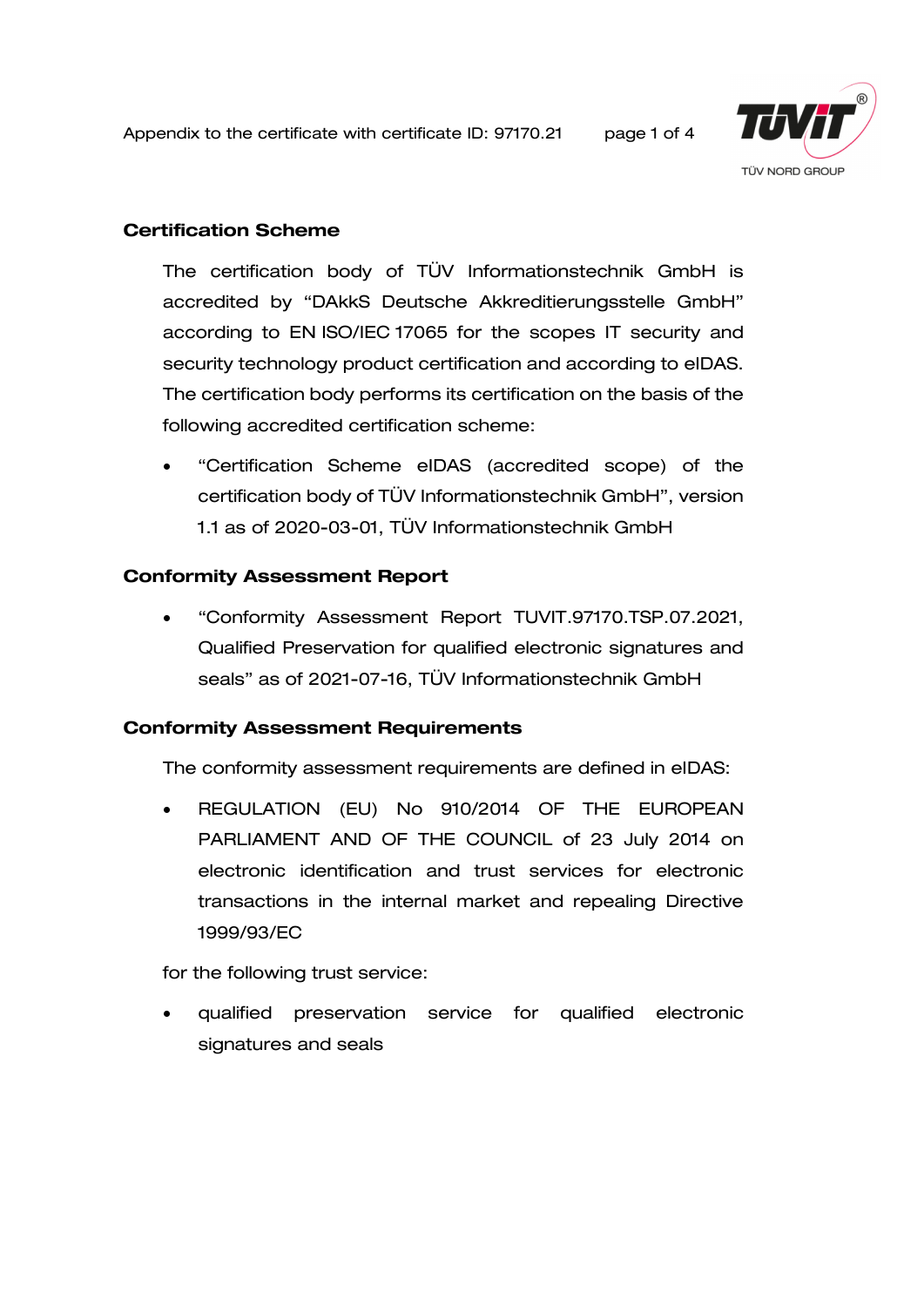Appendix to the certificate with certificate ID: [97170.21](#page-0-0) page 2 of 4

313ADDF864D7



## Conformity Assessment Target

The target of conformity assessment is characterized by the certificate information of the inspected trust service:

## [Qualified Preservation for qualified electronic](#page-0-1)  [signatures and seals](#page-0-1):

| Issuer of CA certificate (Root CA or Intermediate CA):<br><b>CN = Narodowe Centrum Certyfikacji</b><br><b>Certificate Serial Number:</b><br>40F8F78AB0E364105691C8D9E02CF8C1C6400A46 |                                  |
|--------------------------------------------------------------------------------------------------------------------------------------------------------------------------------------|----------------------------------|
| Name of CA (as in certificate)                                                                                                                                                       | serial number<br>of certificate  |
| $CN =$ Certum QESValidation Q 2017                                                                                                                                                   | 216AB52034BB3D<br>7C80ED6E4B0497 |

| Issuer of CA certificate (Root CA or Intermediate CA):<br>CN = Certum QCA 2017<br><b>Certificate Serial Number:</b><br>7C8490C833D798A784DBFB588768233F6EBBF47F |                                          |  |
|-----------------------------------------------------------------------------------------------------------------------------------------------------------------|------------------------------------------|--|
| Name of CA (as in certificate)                                                                                                                                  | serial number<br>of certificate          |  |
| CN = Certum Seal for QESValidation<br>Report                                                                                                                    | 1F8F0E8A703FDB<br>53599B3A6F2DE0<br>5400 |  |

together with the documentation of the operator:

- Certificate Policy and Certification Practice Statement, Version 6.0, Asseco Data Systems S.A.
- Policy of qualified validation service and qualified preservation service for qualified electronic signatures and electronic seals (Certum QESValidationQ), Version 1.4, 2021, Asseco Data System S.A.
- Certum PKI Disclosure Statement, Version 1.11, Asseco Data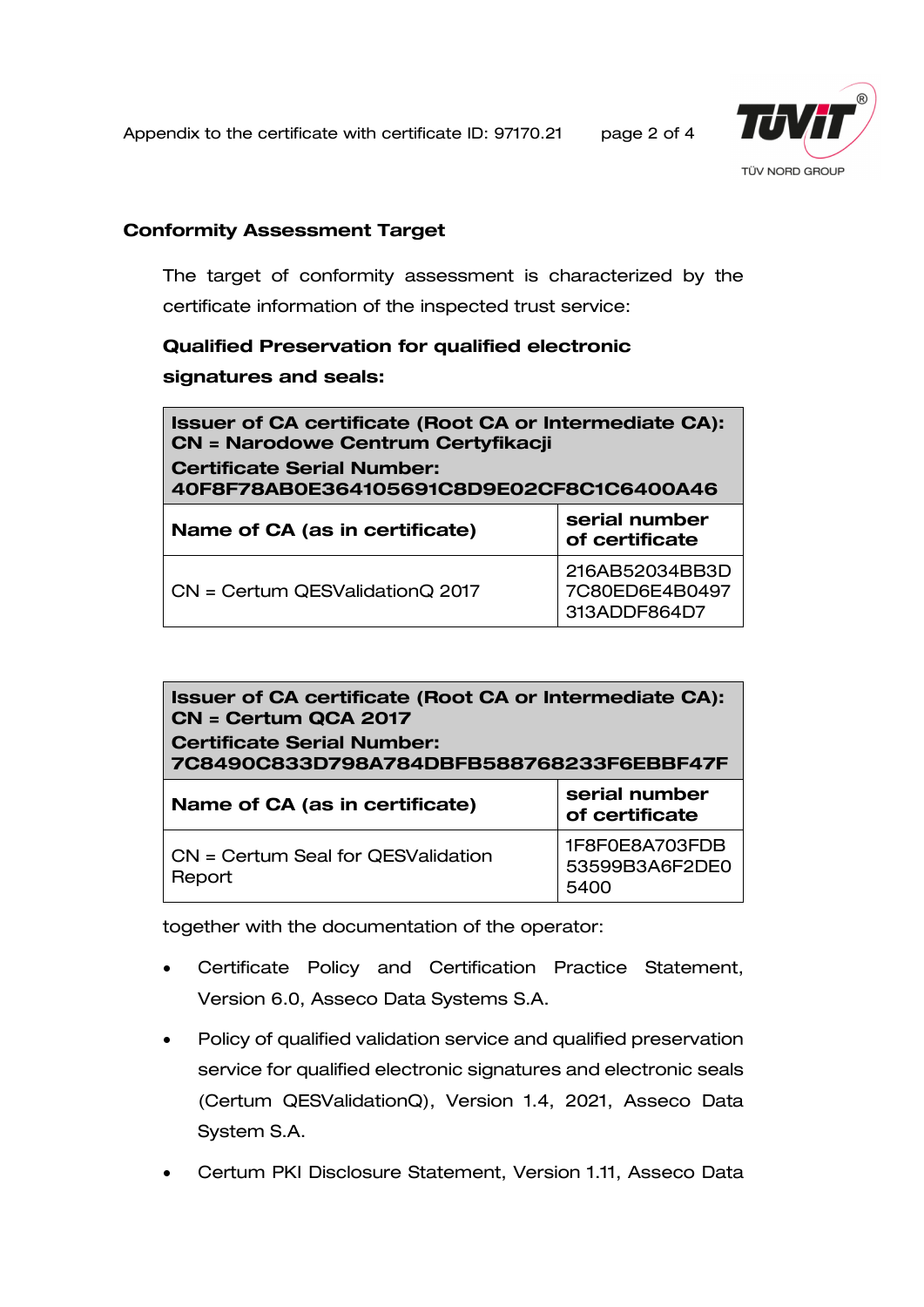Appendix to the certificate with certificate ID: [97170.21](#page-0-0) page 3 of 4



Systems S.A.

• Terms & Conditions for Certum Qualified Trust Services, Version 2.3, Asseco Data Systems S.A.

## Conformity Assessment Result

- The target of conformity assessment fulfills all applicable conformity assessment requirements.
- The certification requirements defined in the certification scheme are fulfilled.

## Summary of the Conformity Assessment Requirements

The eIDAS contains the following general requirements for the trust service:

## 1 Data processing and protection

Requirements from eIDAS, Article 5

2 Liability and burden of proof

Requirements from eIDAS, Article 13 para. 2, 3

## 3 Accessibility for persons with disabilities

Requirements from eIDAS, Article 15

4 Security requirements applicable to trust service providers

Requirements from eIDAS, Article 19, Para. 1, 2

## 5 Supervision of qualified trust service providers

Requirements from eIDAS, Article 20 para. 1

## 6 Requirements for qualified trust service providers

Requirements from eIDAS, Article 24, Para. 2 a), b), c), d), e), f), g), h), i), j)